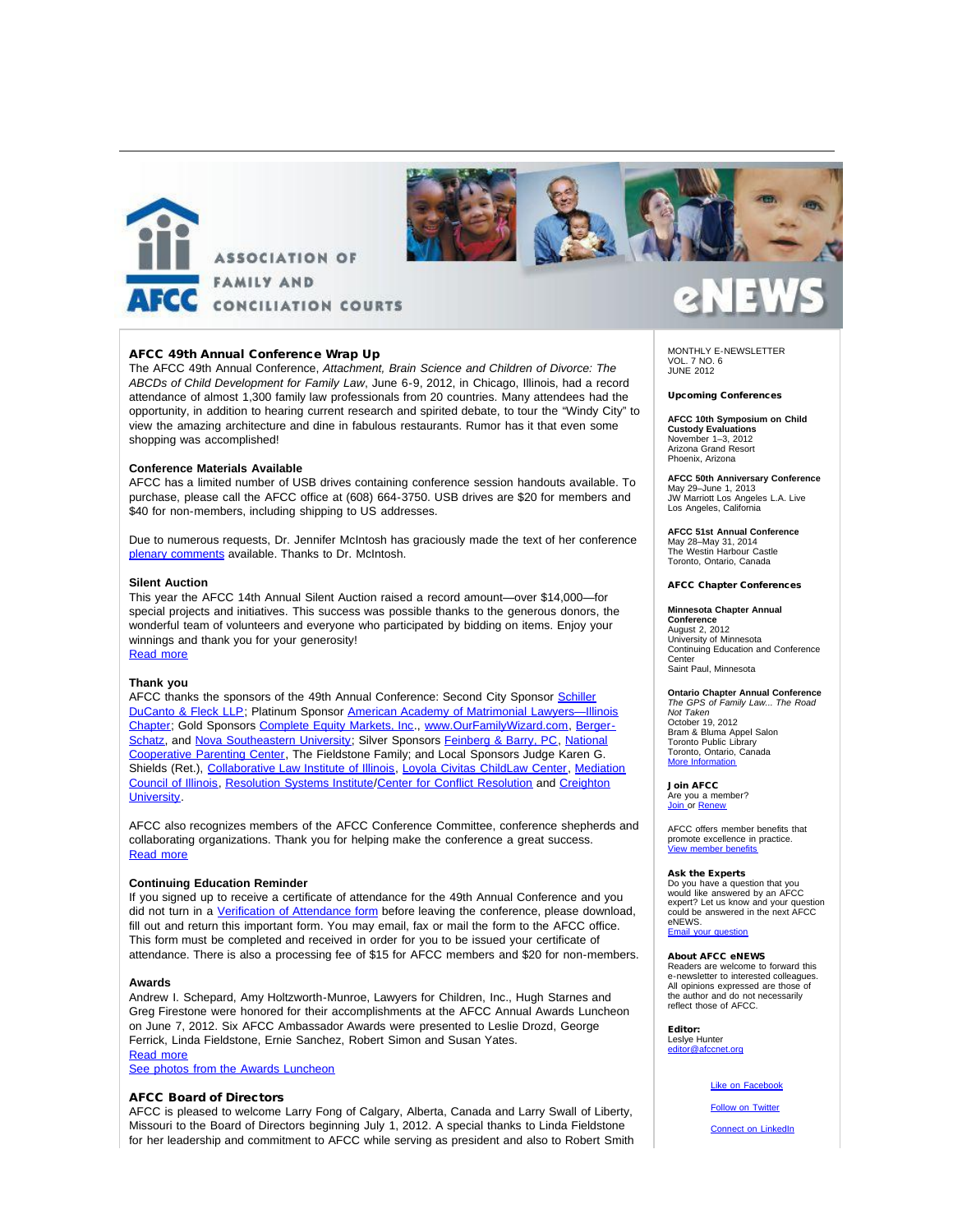for his outstanding service and many contributions during his terms on the board. The new Executive Committee, effective July 1, 2012, consists of President Arnold T. Shienvold, Harrisburg, Pennsylvania; President Elect Nancy Ver Steegh, St. Paul, Minnesota; Vice President Richard L. Altman, Napoleon, Ohio; Secretary Peter Boshier, Wellington, New Zealand; Treasurer Annette Burns, Phoenix, Arizona; and Past President Linda Fieldstone, Miami, Florida.

### In Memoriam: Judith Wallerstein

Dr. Judith Wallerstein, of Marin County, California, a long-time member of AFCC, passed away at the age of 90 on June 18, 2012. A true pioneer in divorce research, Dr. Wallerstein presented at numerous AFCC conferences and in 1997 was featured at the Second World Congress on Family Law and the Rights of Children and Youth and at the AFCC Annual Conference in Chicago in 2001. AFCC offers condolences to Dr. Wallerstein's family and friends. [Read more](http://afcc.networkats.com/members_online/utilities/emailct.asp?92a487cb018535600e32df6658e1585a1a89a863bb4aff0aacf2631938e1c754cb9a6b9d55ecac5b)

### Ask the Experts

Top 10 Ethical Issues in Forensic Consulting *Robert Simon, PhD, Del Mar, California* [Read more](http://afcc.networkats.com/members_online/utilities/emailct.asp?8ba3bc8c1bf8b7c6b47721a1424812db1d39fe16bb4aff0aacf2631938e1c754cb9a6b9d55ecac5b)

### AFCC Chapter News

Congratulations to the Washington Chapter for earning its chartered status and to the Indiana Chapter and the Wisconsin Chapter for each earning their provisional status. Chapter activity is expanding around the world. Coordinating groups in Alberta, Illinois and Connecticut have all filed Letters of Intent to become chapters of AFCC. Groups in Australia, British Columbia, Georgia, Maryland, Michigan, Oregon and New Zealand are all in various stages of organization.

Energy and enthusiasm were high at a luncheon for chapter leaders held in Chicago during the annual conference. Those representing more established chapters were able to offer tips and advice to newer chapters—the AFCC spirit of sharing was well-evidenced.

Congratulations to our current and welcome to new and incoming Chapter Presidents: Arizona, Barbara Atwood; California, Thomas Trent Lewis; Colorado, Armand Lebovits; Florida, Lawrence Datz; Louisiana, Pam Baker; Massachusetts, Ilene Mitchell; Minnesota, Beth Harrington; Missouri, Rachael Kennedy; New Jersey, Ann Ordway; New York, Andrea Phoenix; Ontario, Barbara Fidler; Texas, Janet Denton; Washington, Daniel Rybicki.

# Family Law in the News

**Why Smart People Are Stupid** *By Jonah Lehrer, Courtesy of The New Yorker*



"I know so much that I don't know where to begin."

Here's a simple arithmetic question: A bat and ball cost a dollar and ten cents. The bat costs a dollar more than the ball. How much does the ball cost? [Read more](http://afcc.networkats.com/members_online/utilities/emailct.asp?4ca13bd2c2442554dcfb2bb00c4c6f2abf9314c8bb4aff0aacf2631938e1c754cb9a6b9d55ecac5b)

# **Parliament to End 50-50 Child**

*By Jennifer Buley, Courtesy of The Copenhagen Post*

Acknowledging that forced co-operation and shared custody do not work for all divorced families, politicians rethink law: In a unanimous decision, the political parties agreed last week on a plan to change the national child custody laws, abolishing the default 50-50 shared custody arrangement for the children of divorced parents. [Read more](http://afcc.networkats.com/members_online/utilities/emailct.asp?0fc5b88747aacd931499f8373c9444c2cc9a673cbb4aff0aacf2631938e1c754cb9a6b9d55ecac5b)

### **Navigating Without a Lawyer**

*By Rachel Birnbaum and Nicholas Bala, Courtesy of The Lawyers Weekly* There is growing concern about the increasing number of family litigants without lawyers, but there is almost no research about why these litigants decide to have, or not have, a lawyer. We report here on the first study about the decisions of Ontario family litigants whether to have a lawyer.

Read more

**[Unsubscribe](mailto:afcc@afccnet.org)**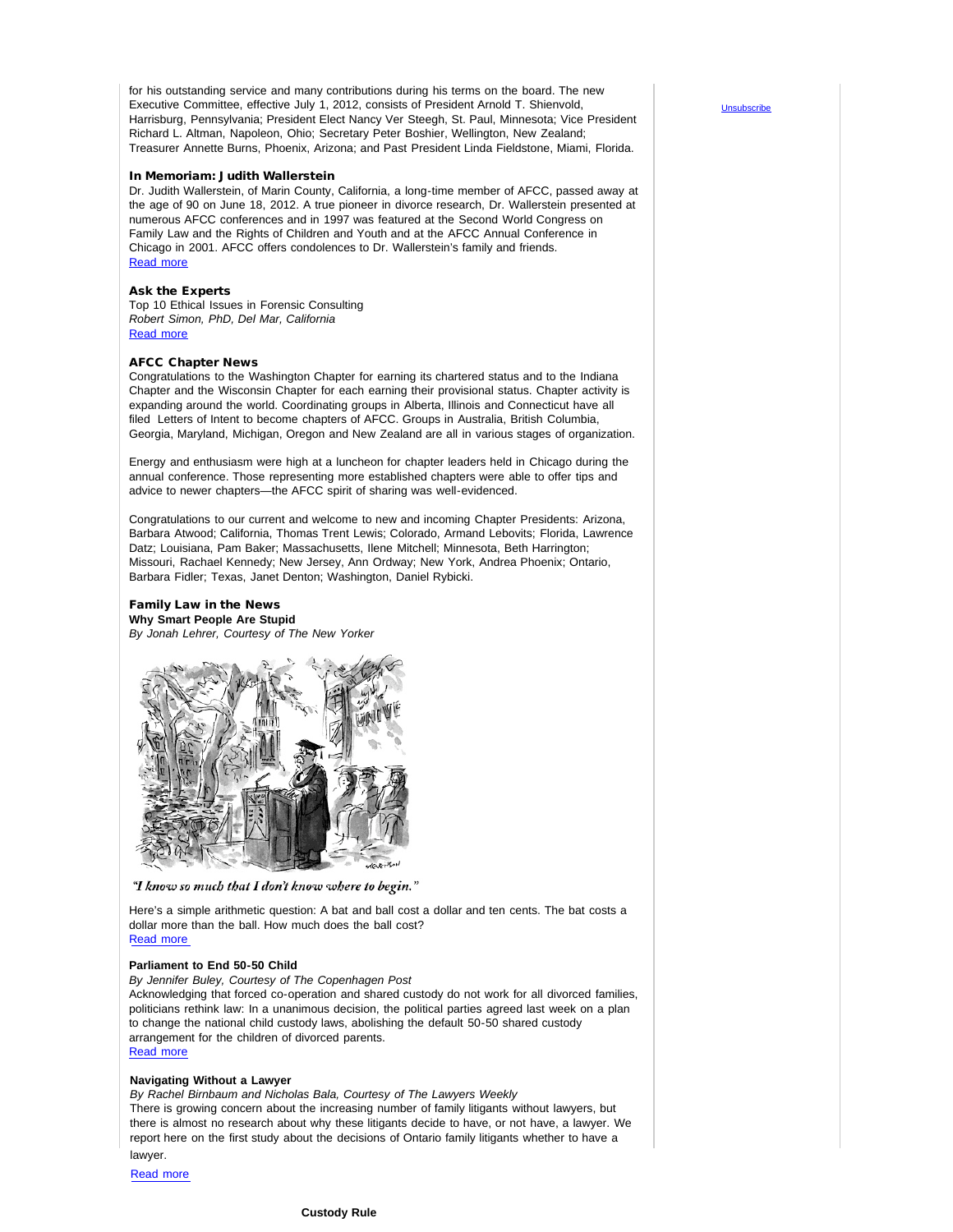

# **AFCC 2012 Awards**

**Amy Holtzworth-Munroe, PhD**, was awarded the Stanley Cohen Distinguished Research Award, which recognizes outstanding research and/or achievements in the field of family and divorce. Dr. Holtzworth-Munroe was nominated for her extraordinary contributions in the areas of intimate partner violence/abuse (IPV/A) research and, more recently, screening for IPV/A in the family mediation context. She has also studied the effects of child-informed mediation.

**John Lande, JD, PhD**, was awarded the Meyer Elkin Essay Award for his article, "An Empirical Analysis of Collaborative Practice," which summarized empirical research about collaborative practice, the collaborative movement, its interaction with other parts of the dispute resolution field, and its impact on the field. The Meyer Elkin Essay Award is presented to the author(s) of an article in *Family Court Review* from the previous year; the recipient is selected by senior *FCR* editorial staff. AFCC members can read this and other articles in the *FCR* online archives.

**Mike Murtagh** of Lawyers for Children, Inc. accepted the Irwin Cantor Innovative Program Award, which recognizes innovation in court-connected or court-related programs. Lawyers for Children (LFC) was founded in 1984 to address the lack of legal representation for children voluntarily placed in foster care. Since that time, LFC has grown to become one of New York's premier child advocacy organizations, having represented over 20,000 children since its inception.

**Andrew I. Schepard** was presented with the John E. VanDuzer Distinguished Service Award. This award recognizes outstanding contributions and/or achievements by members of AFCC. Professor Schepard is the founder and director of the Center for Children, Families and the Law and Professor of Law at Hofstra University Law School. Since 1997 he has been the editor of *Family Court Review* and the recipient of many national and local awards. His passion for children's rights is seen in everything he does.

**Hon. Hugh Starnes** (Ret.) and **Gregory Firestone, PhD**, were presented with the President's Award, given by outgoing AFCC President Linda Fieldstone. Judge Starnes is a past president of AFCC as well as FLAFCC. Gregory Firestone is also a past president of FLAFCC and is a clinical psychologist and a practicing mediator.

Six AFCC Ambassador Awards were awarded; these awards recognize members who go above and beyond promoting AFCC and its mission as well as reaching out to other organizations. This year's recipients were **Leslie Drozd**, **George Ferrick**, **Ernie Sanchez**, **Robert Simon**, **Susan Yates**, and outgoing AFCC President **Linda Fieldstone**.

Congratulations to all AFCC award recipients!

AFCC accepts nominations for the John E. VanDuzer Distinguished Service Award, Irwin Cantor Innovative Program Award and Stanley Cohen Distinguished Research Award throughout the year.\* Please visit the [Awards page](http://www.afccnet.org/About/Committees/ctl/ViewCommittee/CommitteeID/1/mid/550) on the AFCC website for more information or contact [Erin Sommerfeld.](mailto:esommerfeld@afccnet.org)

\*Nominations must be submitted by March 15 for consideration for presentation at the annual conference.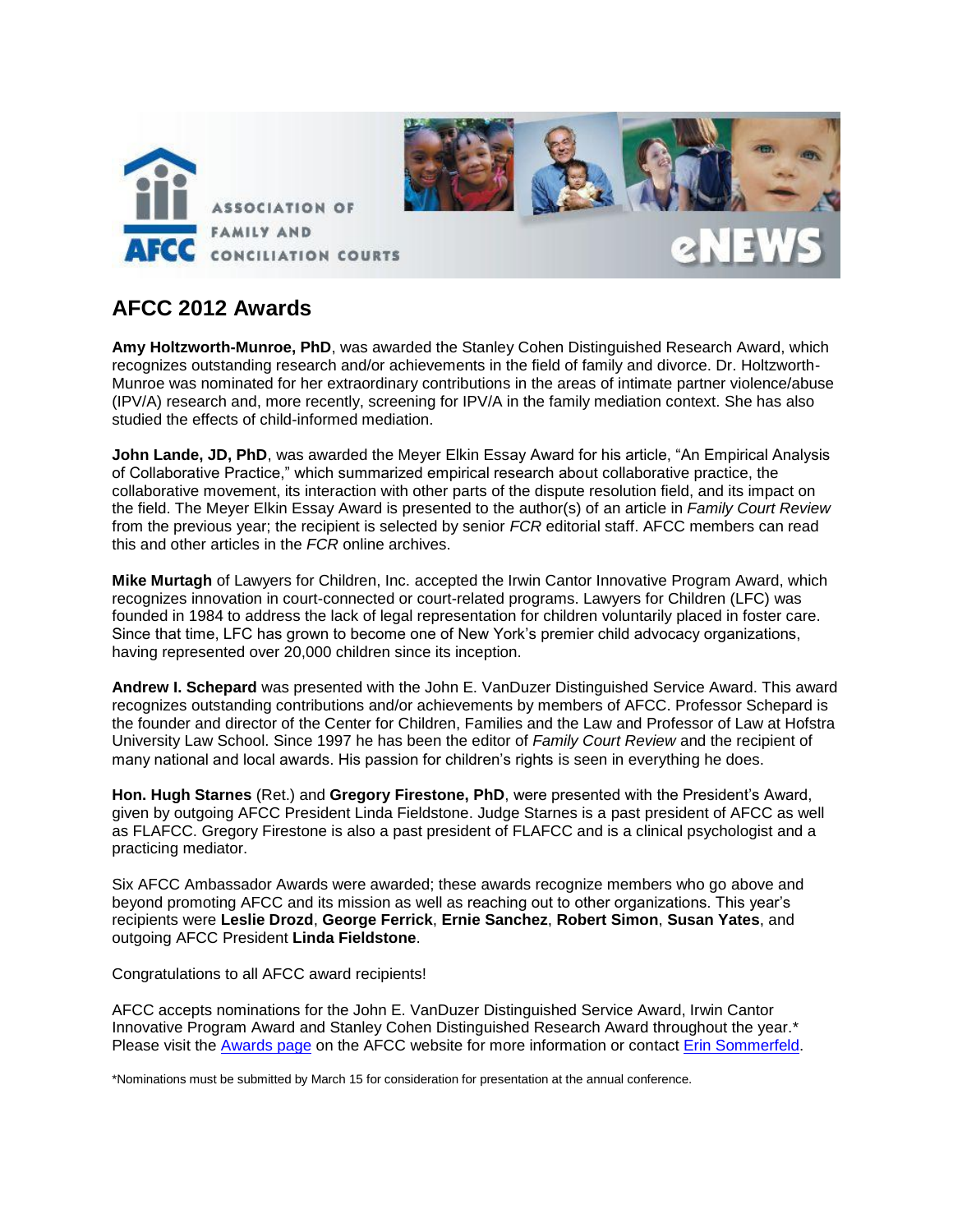

AFCC thanks the volunteers who helped at the auction:

Mary Ferriter, Emile and Josie Kruzick, Dick Altman, Perri Mays, Grace Hawkins, John Harper, Annette Burns, Andrea Clark, Betsy Thomas, Mindy Mitnick and Mike Puiia

And the many generous donors:

AFCC Arizona Chapter AFCC Colorado Chapter AFCC Florida Chapter AFCC Illinois Chapter Coordinating Committee AFCC Louisiana Chapter AFCC Massachusetts Chapter AFCC Minnesota Chapter AFCC Missouri Chapter AFCC New Jersey Chapter AFCC New York Chapter AFCC Wisconsin Chapter Coordinating Committee Dick Altman American Girl Kelly Asbury Association for Conflict Resolution Nancy Berg Peter Boshier Alfred O. Britting Diana Bryant Annette Burns Center for Divorce Education Chicago Bears Andrea Clark Christie Coates Complete Equity Markets, Inc. patti cross George Czutrin Nancy Darcy Doneldon Dennis Robin Deutsch Leslie Drozd Jeff Dunham Cori Erickson Bill & Amy Fee Mary Ferriter Linda Fieldstone Nancy Fishman Mary French Gail Friedly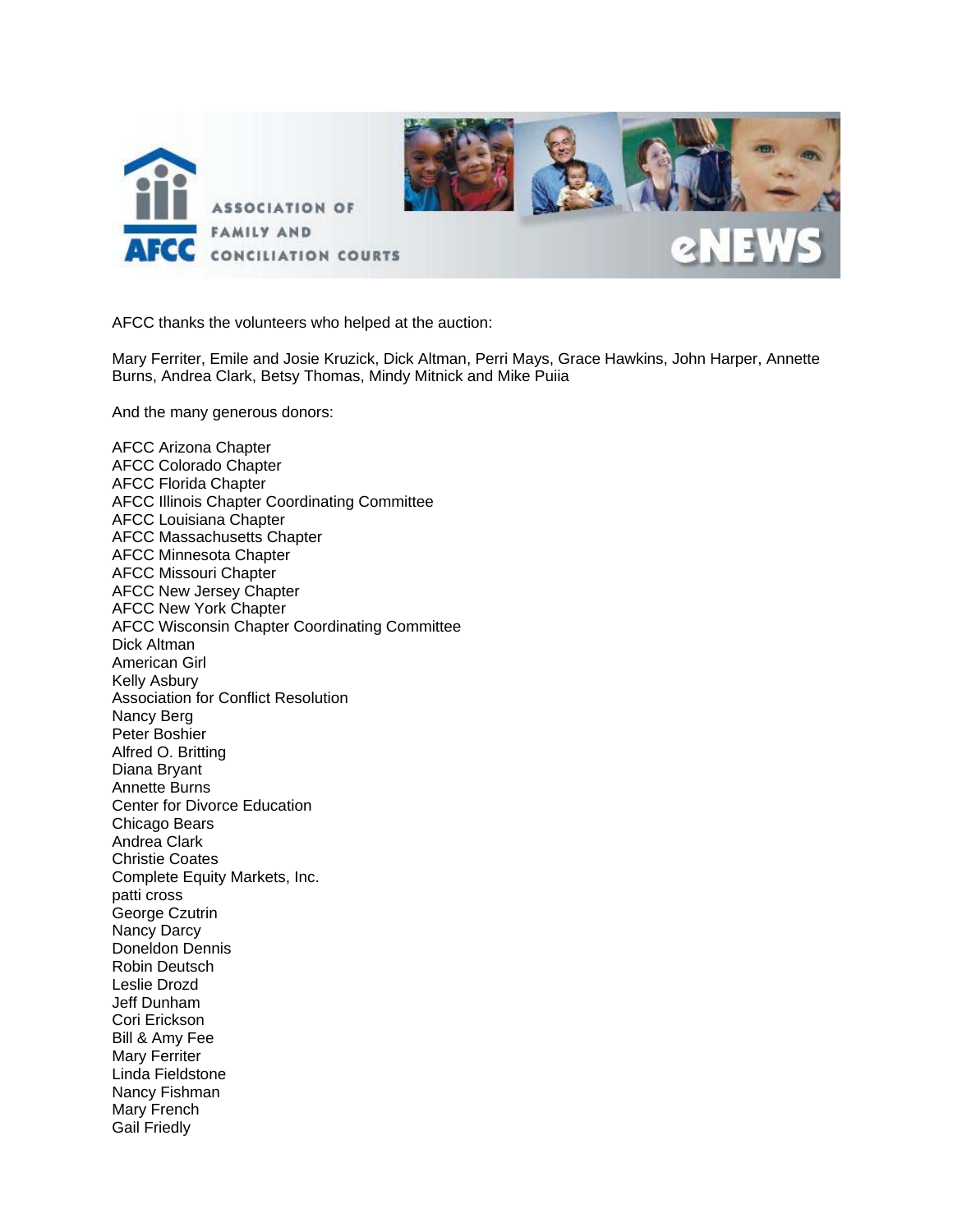Friend of AFCC Sol Goldstein Susan Gallagher Gaylord National Resort and Convention Center Siri Gottleib Dianna Gould-Saltman Green Bay Packers Green Mountain Coffee Roasters, Inc. Lyn & Steve Greenberg Grace Hawkins Hilton New Orleans Riverside Leslye Hunter Hyatt Regency Chicago Marla Isaacs Jennifer Jameson The JW Marriott Los Angeles L.A. LIVE Jennifer Joseph & Deb LeAir H.D. "De" Kirkpatrick Emile & Josie Kruzick Kathryn Kuehnle Lakeshore Sail Drew Lamden Karen Linder Denise McColley Kathleen McNamara Milwaukee Brewers Baseball Club Mindy Mitnick Deborah Moskovitch Graham Mullane Michael Nash New Zealand Ministry of Justice Andrea Nieme Linda O'Connell Caren Oler Ann Ordway Eileen Pruett Marsha Pruett Peter Salem & Iris Shasha Andy Schepard The Second City Robert Sexton Judy Sherwood Arnie Shienvold Steven Sichel Bob & Jude Smith Susan Snow Phil and Ruth Stahl Hugh & Judy Starnes Matt Sullivan & Sherry Cassedy Supervised Visitation Network Larry Swall Tuft & Lach, PLLC UnHooked Books Gus Van Sant Westin Kansas City Crown Center Gail Yost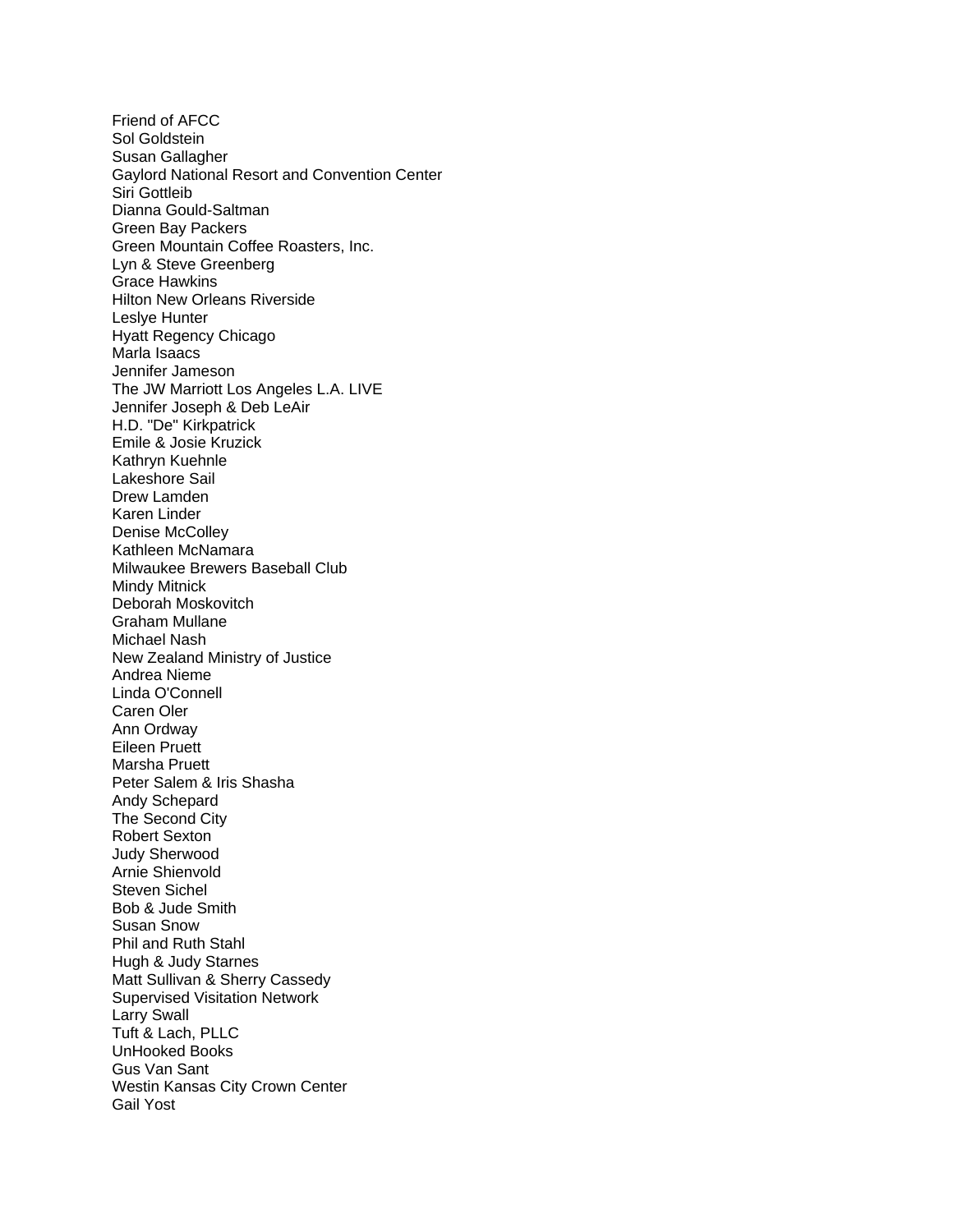

# **Top 10 Ethical Issues in Forensic Consulting**

*By Robert Simon, PhD, Del Mar, California* 

# **1. Know Your Role**

Provision 3.05 of the APA *Ethical Principals of Psychologists and Code of Conduct* states that psychologists should refrain from entering into multiple relationships when doing so could compromise objectivity, competence or effectiveness.

Forensic Psychology Consultants who are engaged by attorneys to provide expert testimony and who also engage in "behind the scenes" discussions with attorneys regarding issues such as case development and case strategy or who engage in discussions that are unrelated to the proposed testimony may be engaging in multiple relationships that are not ethical. Since the efficacy of the expert witness depends, in part, upon their credibility and their ability to be neutral with regard to case outcome no matter who they are working for, engaging in work as a "behind the scenes" consultant may compromise efficacy as a witness as well as their objectivity, or perceived objectivity.

# **2. Know Your Client**

Principle B of the APA Ethics Code, Fidelity and Responsibility, advises the psychologist to "Establish relationships of trust with those with whom they work", and to "Clarify their professional roles and obligations, accept responsibility for their behavior, and seek to manage conflicts of interest that could lead to exploitation or harm."

Be clear about who your client is—whom you work for, take direction from and are responsible to. Do you work for the attorney or do you work for the litigant? Define this explicitly and communicate this understanding to the attorney and the litigant.

# **3. Be Honest**

Principle C of the APA Ethics Code, Integrity, states in part, "Psychologists seek to promote accuracy, honesty and truthfulness in the science, teaching, and practice of psychology. In these activities, psychologists do not cheat, steal, or engage in fraud, subterfuge or intentional misrepresentation of fact."

Consultants and testifying experts remain true to the science of the field even when the retaining attorney may be displeased by the realities of the science. Consultants and testifying experts offer guidance and information that is accurate, even when doing so may run counter to what the attorney's position is or what the litigant wants to hear.

# **4. Be Aware Of and Control for Bias**

This Principle D of the ethics code, Justice, states in part, "Psychologists exercise reasonable judgment and take precautions to ensure that their potential biases...do not lead to or condone unjust practices."

Everyone has biases. Biases can be based in personal belief systems, a preference for certain theoretical or conceptual approaches to psychological work or personal experiences. The ethical and professional forensic consultant engages in ongoing efforts to recognize his/her own biases so as to assure that these biases are not operating and influencing conclusions and testimony. The ethical and professional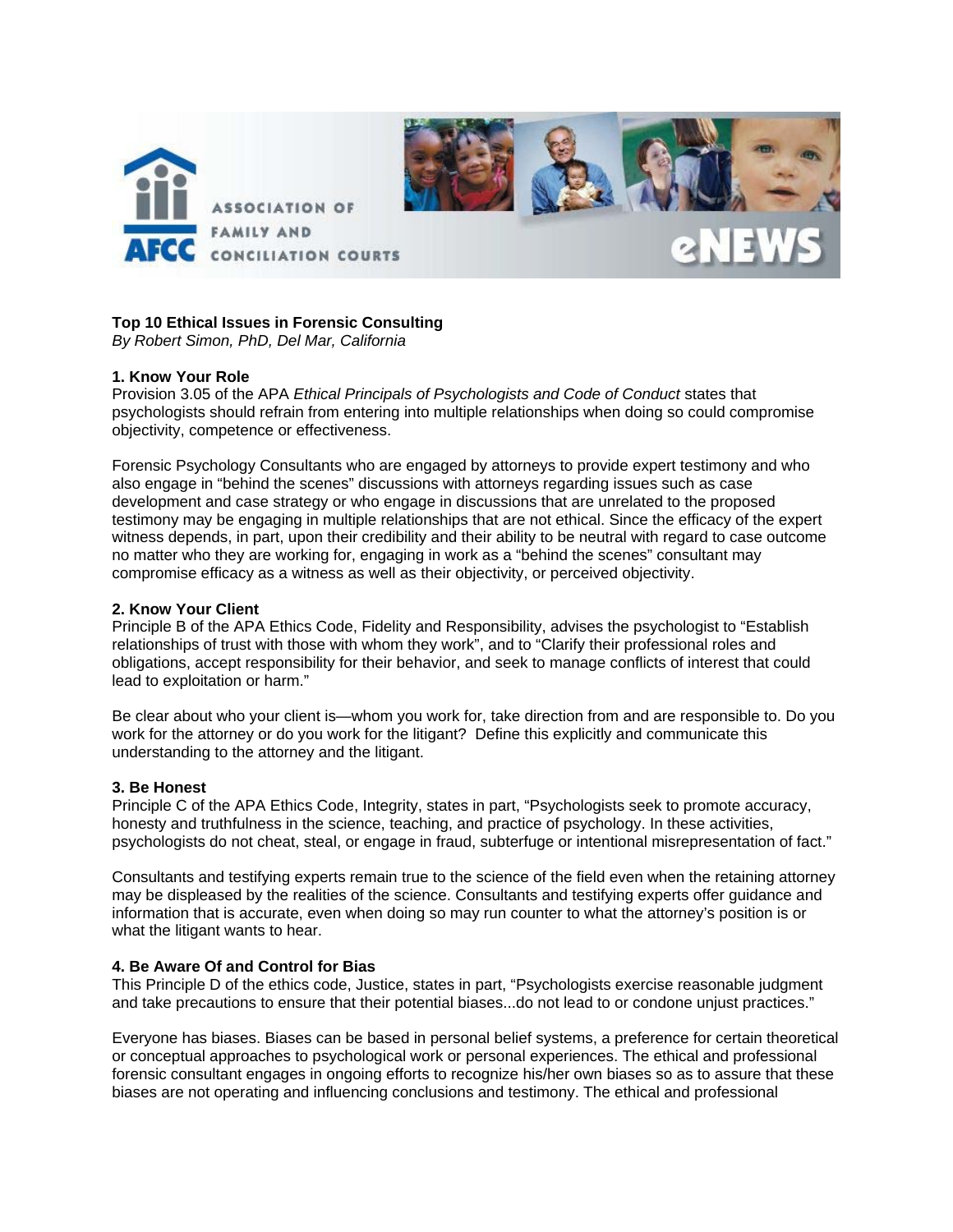consultant has processes in place, such as multiple hypothesis testing, that help control for bias and help assure accurate conclusions and opinions.

# **5. Know Relevant Law**

For the forensic psychologist, Standard 2.01(f) of the Ethics Code is uniquely relevant. This standard states "When assuming forensic roles, psychologists are or become reasonably familiar with the judicial or administrative rules governing their roles."

In addition to engaging in ongoing psychological training and maintaining state-of-the-art psychological competence, forensic consultants must commit themselves to learning relevant law and to maintaining ongoing psycho-legal education.

# **6. Do Not Draw Conclusions about Those Not Directly Assessed**

Provision 9.01(a) of the Ethics Code states "Psychologists base the opinions contained in their recommendations, reports and diagnostic or evaluative statements, including forensic testimony, on information and techniques sufficient to substantiate their findings." Provision 9.01(b) adds, in pertinent part "Psychologists provide opinions of the psychological characteristics of individuals only after they have conducted an examination of the individuals adequate to support their statements or conclusions."

Although a testifying consultant may be asked by the retaining attorney to offer opinions about the litigants, the ethically informed expert will not do so. Since the testifying consultant does not conduct his/her own assessment or investigation, offering testimony about psychological aspects of the litigants or the children involved is unwise. One can offer general educative comments about issues discussed by the evaluator (for example, information about what bipolar disorder is in a case where one of the parents has been identified as bipolar). However, the testifying expert consultant must stop short of offering opinions directly about the individual in question.

# **7. Use Caution with Psychological Testing**

Standard 9.02(a) states "Psychologists administer, adapt, score, interpret or use assessment techniques, interviews, tests or instruments in a manner and for purposes that are appropriate in light of the research on or evidence of the usefulness and proper application of the technique." Standard 9.02(b) states "Psychologists use assessment instruments whose validity and reliability have been established for use with members of the population tested. When such reliability and validity has not been established, psychologists describe the strengths and limitations of test results and interpretation."

When commenting upon the use of psychological tests, the ethically informed consultant keeps in mind the requirement to articulate the limitations of the data and, therefore, the degree to which the data are generalizable to those assessed. Since it is the case that there are no psychometrically valid/reliable tests that were normed on a population of child custody litigants or that were designed with this specific population in mind, it is best to use testing to generate hypotheses rather than to reach any conclusions about the individuals being assessed.

# **8. Beware of Computerized Test Interpretations**

Standard 9.09(c) states "Psychologists retain responsibility for the appropriate application, interpretation, and use of assessment instruments, whether they score and interpret such tests themselves or use automated or other services."

It is not at all uncommon for child custody evaluators to send psychological tests to scoring and interpretive services. Frequently used tests such as the MMPI-2 and MCMI-III are often scored and interpreted by computer-based services. While this may seem intuitively appealing on first blush and may seem to protect against bias introduced by manual interpretation of tests by an evaluator, a closer inspection reveals flaws in this point of view. Yes, computers are blind to the individual taking the test, the purpose for which the test is being administered and blind to any outcome bias on the part of the psychologist. Yet, there are fundamental problems with the belief that the "blindness" of the interpretations fosters accuracy. Moreover, the psychologist must maintain responsibility for the interpretation used. Since the psychologist cannot know the algorithm used by the computer to interpret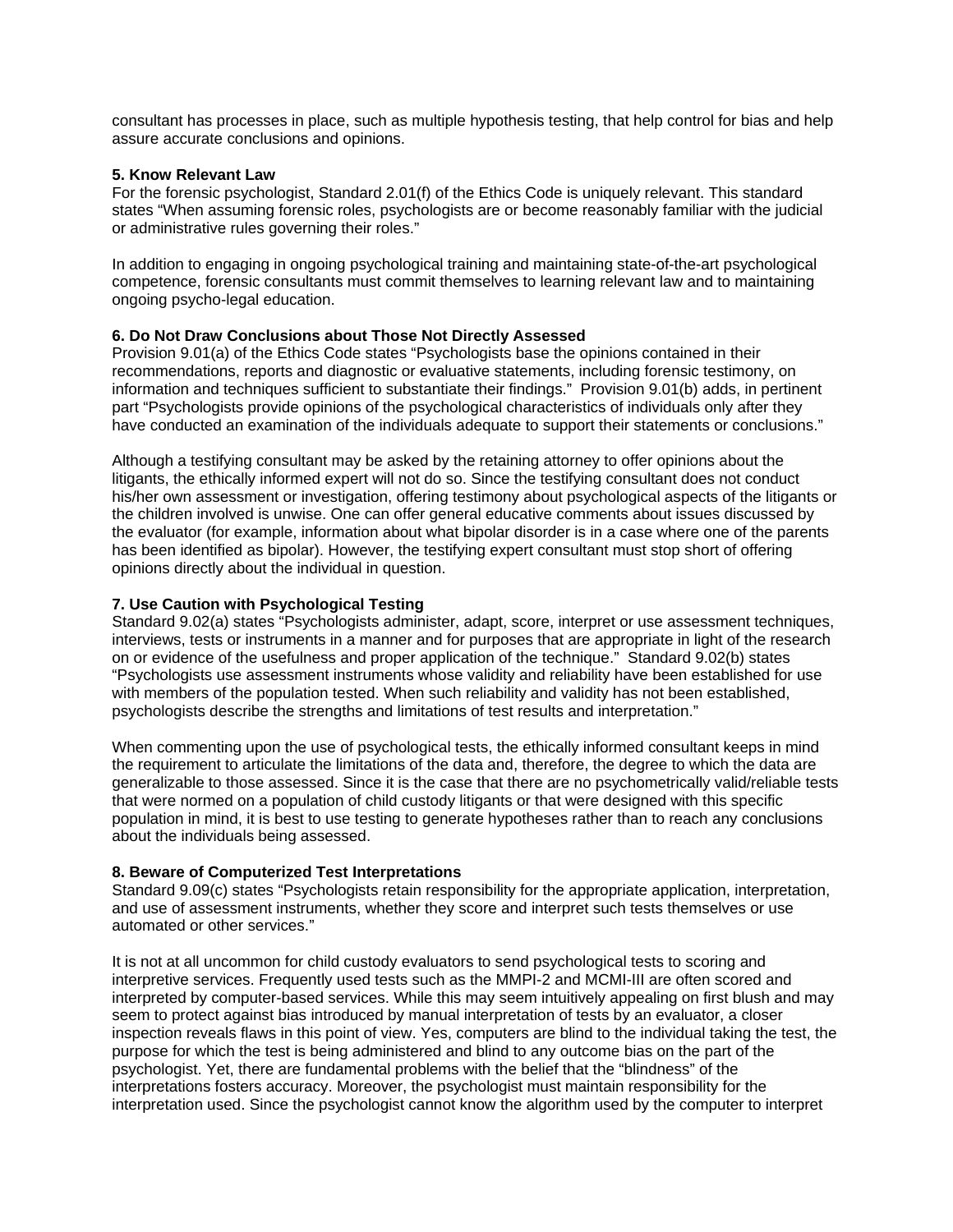the test, the psychologist cannot assert that they actually know how the inferential conclusions are reached.

# **9. Clearly Detail Fee Arrangements**

Standard 6.04 is related to fees and financial arrangements. In all activities, the psychologist takes care to specify costs and fee arrangements regardless of the psychologist's role. When serving as a consultant or expert witness in child custody litigation, this responsibility remains important. Parents involved in child custody litigation quite readily feel vulnerable and believe that the stakes in the litigation could not be higher. Given their emotional vulnerability, such individuals are more easily exploited financially than other individuals may be. When parents believe that the well-being of their children is at stake, they are often willing to do things and take on expenses they might otherwise avoid.

The ethically informed consultant recognizes the vulnerability of the litigant (who after all, through the attorney's client trust account is paying for the consultant's fees). The ethically informed consultant and expert witness clearly describes and documents, in writing, the financial and fee arrangements attendant to involvement in the case so as to create reasonable and accurate expectations on the part of the client. Because the consultant and the expert witness operates ethically, the specification of fee arrangements also includes a discussion of how the consultant and expert witness are not being paid for their particular opinion or their point of view that supports a litigation position but, instead, is being paid for their work and the proffering of the accurate and honest professional opinion.

# **10. Less Experienced Professionals Need Not Apply**

Provision 2.01(a) refers to the *requirement* that psychologists practice within boundaries of their competence. Note that by its inclusion in the APA Standards, it becomes mandatory and not only aspirational that psychologists stay within areas of their competence.

Only senior professionals with many years of experience actually conducting custody evaluations should undertake working as a consultant or testifying expert in child custody litigation. While it may be tempting to place oneself in this role when one is less experienced, the work of a consultant or testifying expert is a truly expert role. Gaining such expertise not only requires proper education and ongoing training, it requires the kind of experience that can only be gained by having worked in the field over a period of many years.

Robert A. Simon, PhD is a licensed psychologist who is a recognized expert in forensic psychologist consulting with over 20 years of experience in the legal domain of family law and domestic relations. Dr. Simon is licensed in California and available for consultation throughout California and the United States. He has a book coming out in early 2013 published by the American Bar Association Section of Family Law, tentatively titled: *Forensic Work Product Review, Case Consultation and Expert Witness Testimony in Child Custody Litigation* with co-author Philip M. Stahl, PhD.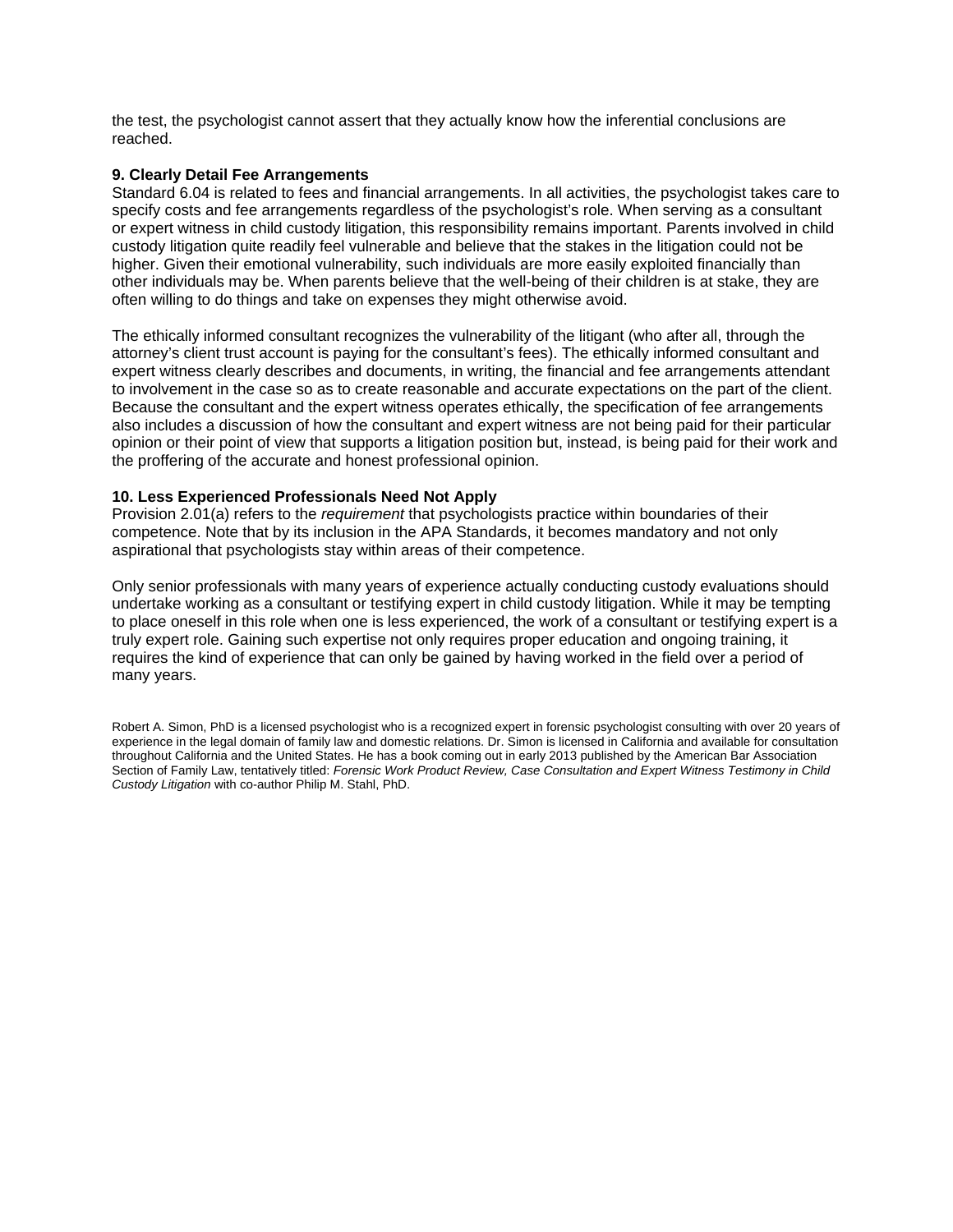

# **Thank You**

Special thanks to members of the AFCC Conference Committee: Robin Deutsch, Hon. Denise McColley, Hon. Peter Boshier, Rachel Birnbaum, Christine Coates, Jennifer McIntosh and Marsha Kline Pruett.

Thanks to conference head shepherd Ernie Sanchez and shepherds: Alan Boudreau, Lois Cornils, Suzanne Hammel, Patricia Hicks, Brendan Holt, Daniel Hunter, Chris Jones, Jason Kemp, Sherrie Kibler-Sanchez, Rhonda Lucineo, Michael Ollom, Mike Puiia, Fernanda Rossi and Stephen Thompson.

Thanks to dine-around organizers Heather Scheiwe Kulp and Linda O'Connell.

AFCC also offers its gratitude to the following collaborating organizations for their help in making this conference a success: American Academy of Matrimonial Lawyers, American Bar Association Section of Dispute Resolution, American Bar Association Section of Family Law, International Academy of Collaborative Professionals, International Society of Family Law, National Association of Counsel for Children and National Council of Juvenile and Family Court Judges.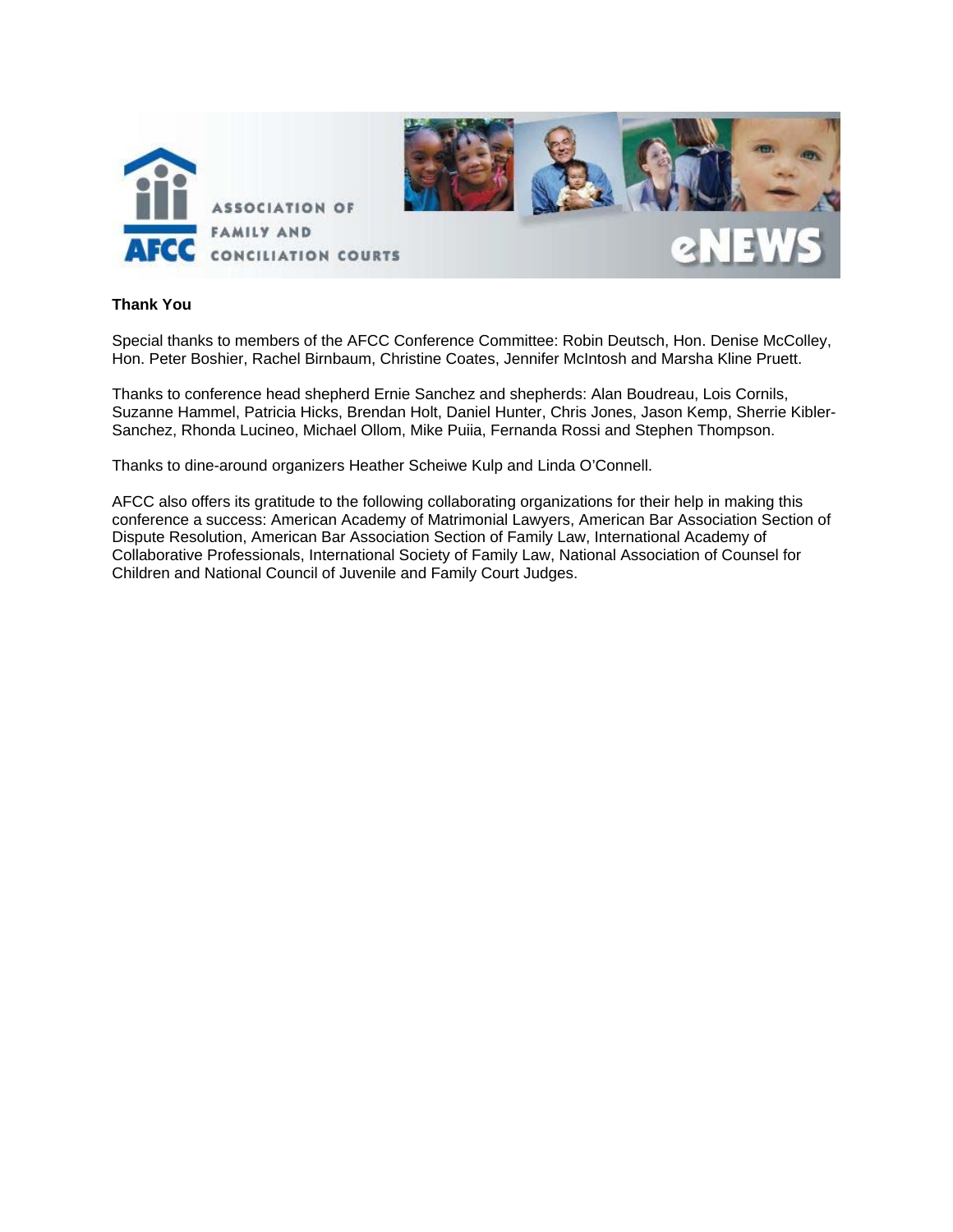**AFCC 49th Annual Conference, Chicago** Plenary Paper. Jennifer E. McIntosh $<sup>1</sup>$ </sup> June 9, 2012.

# 1. INFANTS AND OVERNIGHTS: THE DRAMA, THE PLAYERS & THEIR SCRIPTS

Indeed - controversy about infant overnight care in family law matters has reached another crescendo. Assertions by stakeholders are passionate, and deeply felt, as academics and advocates, parents and professionals joust across a dichomotous divide. At times, the saga resembles a three ring drama, on one stage. In the first two rings, at their worst, the dramas can look a little like this:

**In the first ring,** stage right, is the "mother knows best" drama: written by soft pro-mother types. Centre stage is a cradle, lovingly rocked by a 1950's suburban mother, wearing an ironed apron, smiling with delight in her full time domestic role. At night, she protectively locks the gate to the house, and pockets the key. The father cannot get in. She calls out to him –see you in 3 years; you'll be important then.

**In the second ring,** stage left, is the "fathers matter too" drama: written by pro-father types, the actors are forthright. The set depicts a modern world, and computers bling messages from 'father's for equality' chat rooms. The actors discuss the sociology of modern fatherhood. They are *quite* loud, and seem a little angry. Front of stage is scattered an array of childhood delights: balls, bicycles, books, tents and adventure maps that evidently only fathers know how to use. Background is the demonic shadow of father absence, looming over a young child.

**In the middle there is a third ring.** The players are thoughtful, intelligent AFCC members. They are resting - weary from a decade long debate about infants and overnight care. They meet in a windy city, and gather around all the on-point data available on the subject. They find there isn't enough to roast a marshmallow on. In contrast, towering behind them is a mountainous pile of advocate views, academic and pseudo-academic reviews, legislation, speculation, opinion,

"""""""""""""""""""""""""""""""""""""""""""""""""""""""

<sup>&</sup>lt;sup>1</sup> © J.E.McIntosh. This plenary paper may be distributed *in whole*, with relevant acknowledgement. Permission to cite or distribute in part must be obtained from the author: mcintosh@familytransitions.com.au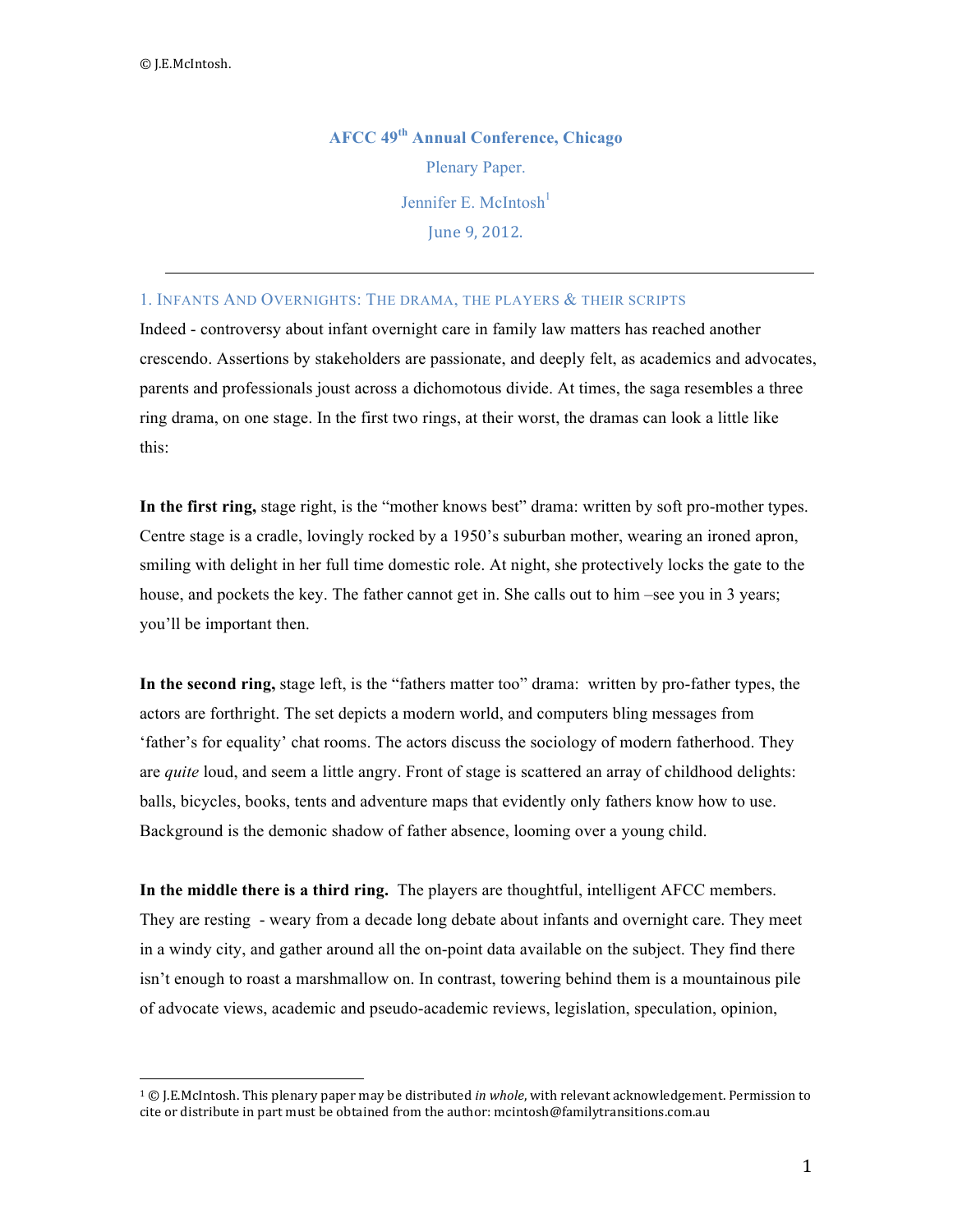projection, countertransference, rumour and parallel process, all jumbled up together. They feel strangely immobilized, and wonder what to do……

One might reasonably ask where the infant is on this stage. This AFCC *conference* is about writing development back into the script. This *plenary* is about placing front of stage the infant: finding the infant's testimony about the meanings and possibilities of overnight arrangements for her or him, within the context of each infant's unique caregiving environment.

So, enter centre stage a toddler, **Frankie**, who we'll give the gift of speech and an academic degree. Frankie looks a little perplexed and says to us, why do you guys persist with this dichotomous view of things? If you are either on my dad's side or my mum's side, then who is on my side? So Mr. Demille, says Frankie – I'm ready for *my* close-up in this drama. First - use a powerful lens that helps people see me complexly. And second - I've brought my own script: It's my testimony in this dispute. It has not a single line about parent gender or equality, nothing about which of my parents is more important than the other, or who loves me more. My lines aren't about whether overnights are right or wrong: my script is about who I am, what I can handle, what is going well for me, what I find stressful, and what goes on around me that is just plain distressing. Call me egocentric if you will, but when I'm this little, my wants pretty much ARE my needs. Can science help you predict what I need? I'm not sure...

# 2. A synopsis of the current research : justified and unjustified conclusions

So can *science* help us fit an overnight care arrangement for Frankie, an infant under 3, who lives in her parents' world of separation? Let's back up and consider this word: *science*. To attribute the status of *science* to a field is to say we have attained a reliable level of disciplined knowledge, founded upon a wide, deep, rigorous and well replicated body of research. Let's be clear: we *do not* yet have a *science* of overnight care. What we have are small and loosely connected pieces of psychological research. *Psychological research* examines underlying *processes* that contribute to certain outcomes. It identifies patterns in group data. Precision in those patterns grows as our data sources and methodologies develop. But here's my take: even if we *do* one day have a well founded science of overnight care, fitting overnight care arrangements to an individual baby will always require bespoke tailoring.

Let me describe first wha**t** patterns are emerging from the research that is exactly on the point for our topic: believe me, this won't take long.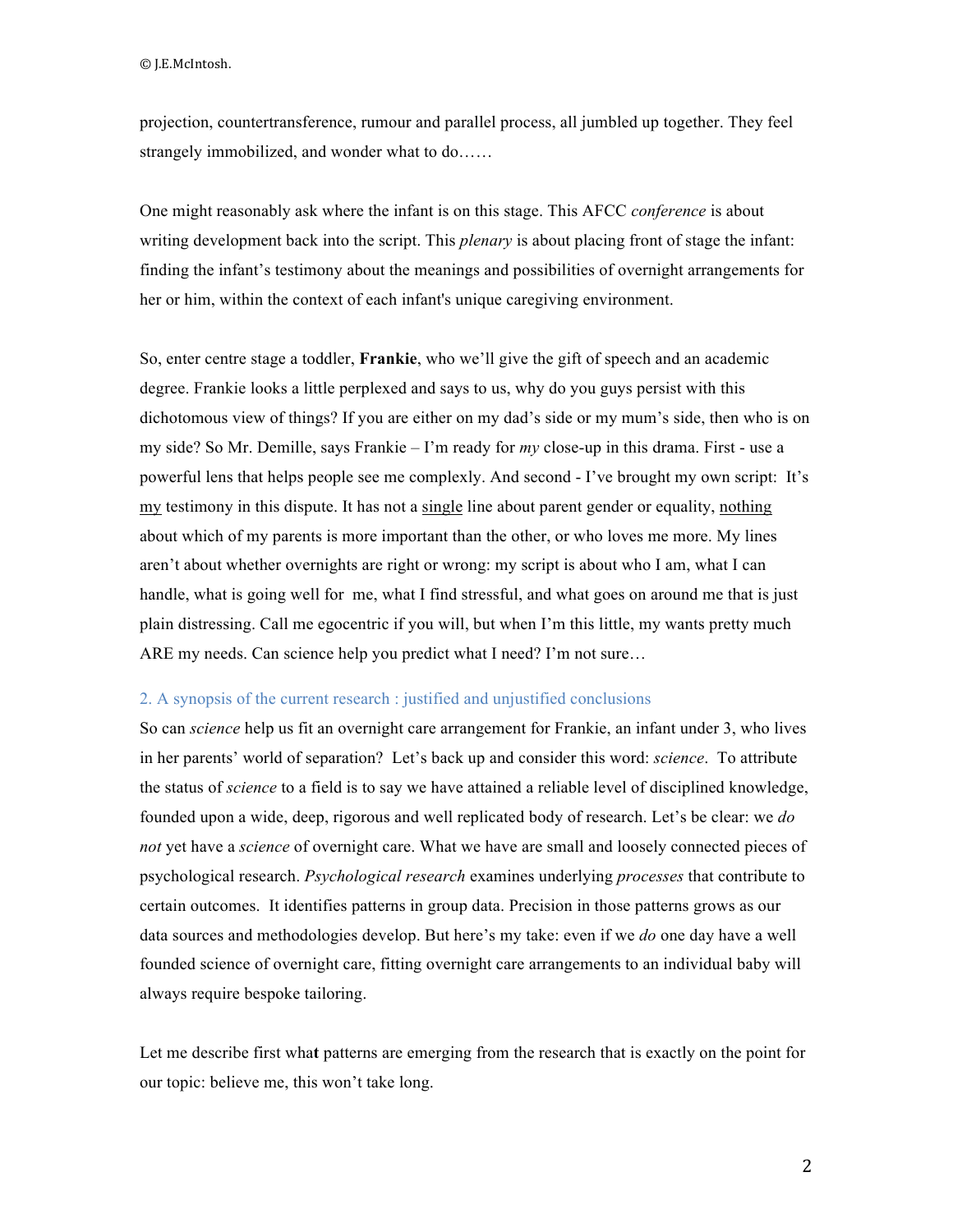©"J.E.McIntosh.

There have to date been 2 studies of overnight care arrangements focusing on early infancy, and two major studies that focused on the pre-school years. (The three authors involved, minus our co-authors, are all in this room, and all will speak to you this morning). Why so little research?

- a) high frequency overnight arrangements for infants under 3 years are *uncommon* In Australia –6% of the general population of separated parents live this way. Internationally, shared time rates increase with the child's age. What this means is that in the study of infants, obtaining a large, representative sample who share care between their parents is a formidable challenge.
- b) The other thing researchers can do is recruit small volunteer samples, but in so doing, you have to drop a gold standard or two: like randomization and statistical power. Frankly the ethics get complicated if you want to randomly allocate babies to week on week off care, or some other overnight condition.
- c) So, having slim research pickings in this area is understandable. But even when we have better data sources, *there will be no such thing as the perfect study for the individual baby*.

# **Here's a sketch of the three major studies we do have to date on babies and very young**

**children.** Being studies of human beings, you should read the *original* studies for the designs, methodologies, and limitations of each, or if you read or hear secondary commentaries, understand the context in which they were written. And in contrast to attempts throughout the field to polarize us and our studies, please know that the three authors of these studies who are here today are colleagues who admire and respect each other's attempts to study what are complex and difficult issues.

In the first study of its kind, **Solomon and George (1999)** used attachment observations at one year and follow-up observations at  $2\frac{1}{2}$  years to compare organization of attachment behavior in 145 infants: some who had regular overnight arrangements, some who had no overnight stays, and infants in intact families. At follow-up they found more anxious, unsettled, and volatile angry behavior in toddlers who had regular overnights as infants, notably toddler breakdown on *reunion* with the primary caregiver, following a separation. They found significantly higher rates of insecure and disorganized attachment with that caregiver in the regular overnight group. They noted conditions of high parental conflict, anxiety, and parents' inability or unwillingness to communicate with each other about their baby as moderators in the baby's outcomes.

**Kline Pruett et al (2004)** report on older children (on average 4.9 years at follow up), whose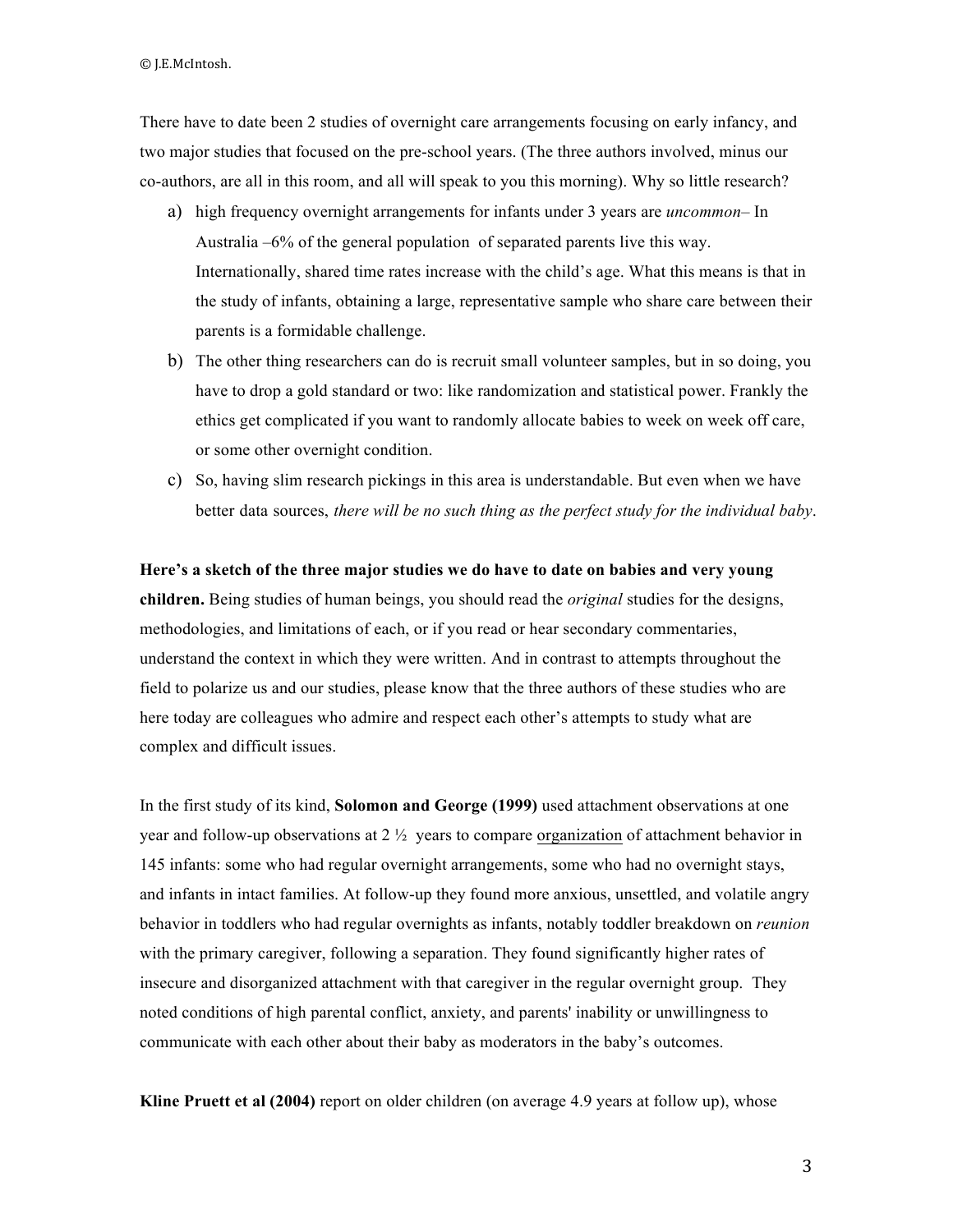parents were part of a collaborative divorce project. They took mother and father reports on children's behaviour at two points in time, and compared outcomes for children who had had *any* overnight time during the study with those who had *none*. With respect to parenting time, overnighting children aged 4 to 6 years when their parents filed manifested fewer problems than did younger children. Girls aged 4-6 years benefitted from a consistent timeshare schedule that included overnight stays. Poor parenting and poor ex-couple relationships were associated with adverse child outcomes. Having multiple care-givers was a significant problem for young children.

The third and most recent study was conducted by **Bruce Smyth and Margaret Kelaher and myself.** Following recent neuroscience and attachment studies, we decided to focus in tightly on *emotional regulation*. We explored a large randomly selected general population datset – the LSAC data. This amounts to 10,000 children 0-5 years. We extracted the sample of separated families, and looked at three age groups: infants under 2 years, 2-3 years, and 4-5 years. We defined 3 thresholds of overnight care for each age group – no overnights but some day contact; some overnights, and more frequent overnights (x 2 definitions by age: weekly or more for babies under two years, and 35% or more for 3-5 year olds).

First, as Smyth has noted many times elsewhere, we found that these overnight groups in the general population had different characteristics. Parents who shared the care of young children at high frequencies (35%+) were an advantaged group. Relative to the other groups, they had significantly higher incomes, were better educated, most likely to have co-habited in a committed pre-separation relationship, and most likely to have a cooperative relationship post-separation). Several have attributed good outcomes to shared time arrangements, without carefully accounting for the influence of characteristics of families who choose to live this way. This is important for our understanding of family court populations, who very often do not have these resources. Approaches to modelling the data therefore need to ask, in the *absence* of these qualities, is more shared time in and of itself helpful to infants? This is what we found in our study of the LSAC general population data:

1) **Consistent** with *both* the Solomon and George and the Kline-Pruett et al studies, deficits in parenting warmth, co-parenting relationship and psycho-social resources predicted several poor outcomes for young children.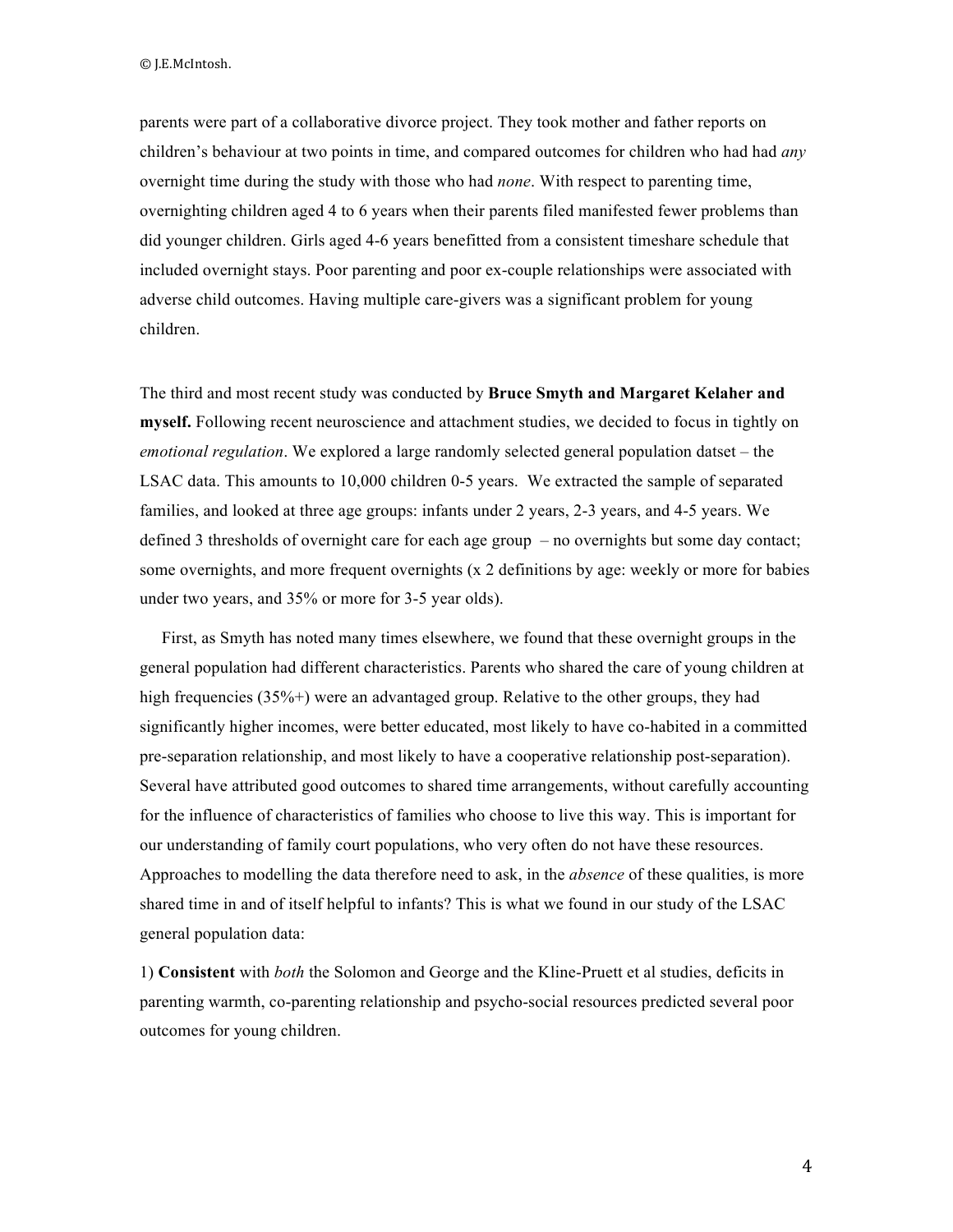©"J.E.McIntosh.

2) **Consistent** with Solomon and George, having more frequent overnight care independently predicted difficulties in emotional regulation for infants *3 years and under*. **Consistent** with Kline-Pruett et al, we did *not* find this for children *4 years and over*.

**For infants 0-2**, signs of stress in the 'more frequent' overnights group (one night a week or more) were: more irritability and fretful behaviours with the main care-giver, and more vigilant monitoring of the whereabouts of the main care-giver.

**In the 2–3 year old group** signs of stress in the 'more frequent' overnights group (35%+) were: lower persistence with play, activity and learning, and a range of distressed behaviours expressed with the main care-giver (crying or hanging on to that parent when he or she tried to leave; worrying a lot or seeming very serious; not reacting when hurt; often becoming very upset; gagging on food; refusing to eat; hitting, biting, or kicking that parent). Again, these disturbed behaviours were shown during interactions with the main care-giver. They were not evident *socially*. They were not *global* difficulties. They were very specific affect regulation difficulties expressed in the context of their main care-giving relationship.

To cut a long story short, we took these findings, looked at the other studies, saw a pattern (see if you can spot it)….. and said, hmm….. Having any overnights at all - *ever* - doesn't seem to be the problem. There *does* seem to be a greater chance of difficulty with emotional regulation for infants younger than 3 to 4 years - who have *high frequency* overnight schedules. Until we get new evidence to the contrary, *maybe* some caution is warranted when applying presumptions for equal or near equal time splits to *infants three and under*.

Well…. That upset one or two people…. and the misuse of these findings began. We have all found the purposes, designs and findings of our respective studies twisted beyond recognition, and motivations and intent attrributed to us that defie belief.

# 3. Justified and unjustified conclusions

Before you too use the findings of these studies for a specific case or cause, please understand this about them all:

- 1. You would not be justified in using these data to support any argument either way about the significance of parent gender in the overnight equation.
- 2. You would not be justified in using these data to support an argument against all overnight care of infants.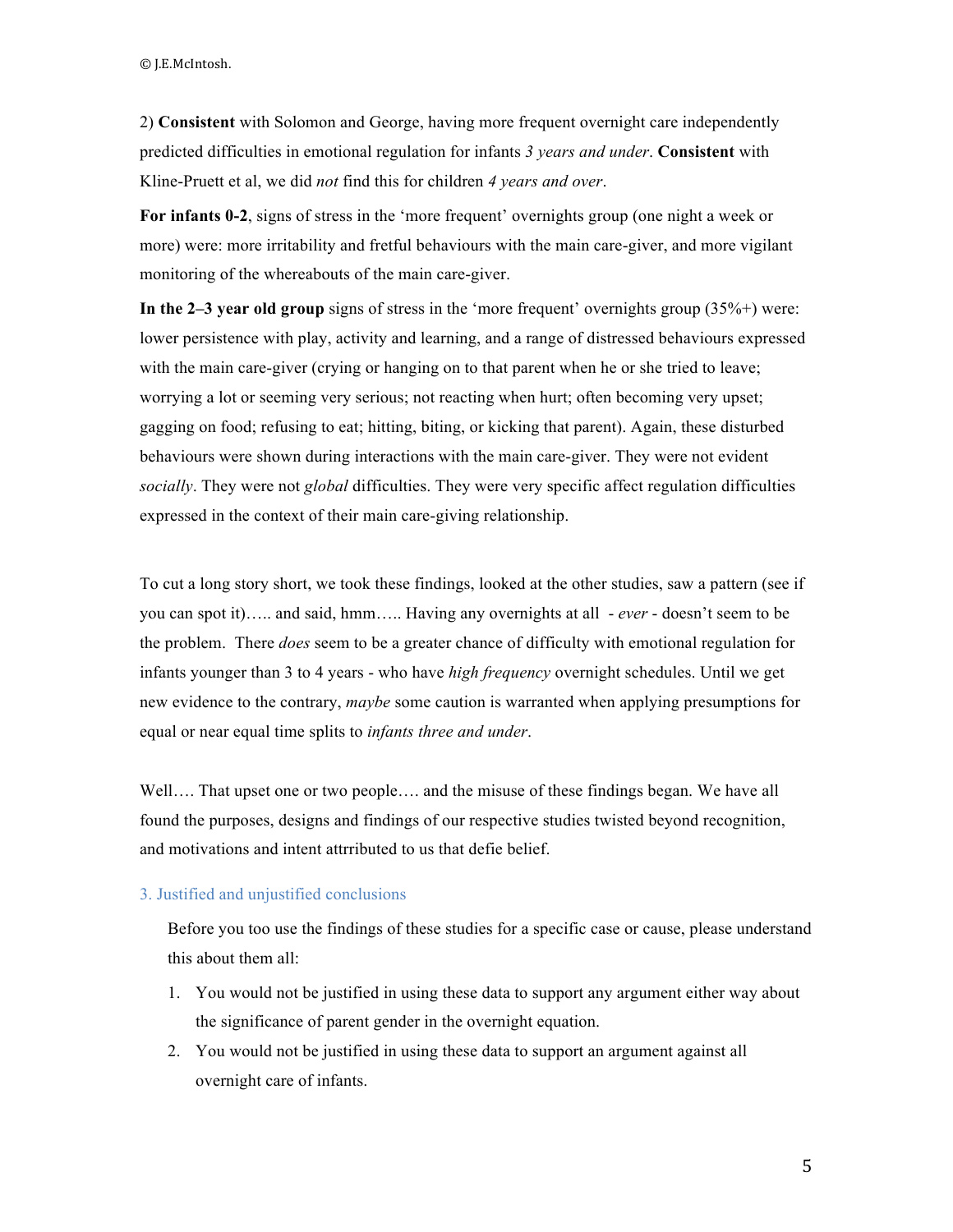Here is what we believe the available data *do* suggest about infants:

*All else being equal*, at three years and under, frequent overnight arrangements are more *likely* to be taxing on emotional security and regulatory processes than they are at four years and over. *All else being equal*…. (Bridges pictures) In the *individual case*, there are parents, co-parents, temperaments, needs and circumstances that will combine to make ANY arrangement a *struggle* for the baby– There are parents, co-parents, temperaments, needs and circumstances that will combine to make ANY arrangement *supportive* for their baby.

And as ever, lessons from the individual case rightly lead us to a multitude of remaining empirical questions– Some key outstanding questions include:

- 1. Which babies do better in higher frequency time splits?
- 2. In what circumstances are overnights and higher time splits protective or necessary? Babies with tired, ill and stressed parents come to mind.
- 3. What parenting behaviours support security in overnight schedules?
- 4. What of babies from cultures where communal night care is normative? Attachment mechanisms do not work differently cross cultures – but the caregiving context does.
- 5. What is the place of other confounders in the mix: busy parents, child care, distance, violence, poverty, alcohol, drugs – siblings, supportive grandparents, health, wealth and social capitol; there are many things that work for and against infant security in the individual case.

Part of the inelegance of the current debate – indeed part of the ugliness of it – is in the reaching for black letter law, for rules and for universal policies that establish a formula about overnight care for infants. The infant herself *defies this at every turn*, in her uniqueness and in the uniqueness of her caregiving environment. The infant invites us to look deeply at *her* developmental testimony - and to think *complexly* about her developing emotional security, to approach her case *wondering* about who this baby is, and what her caretaking environment enables her to be.

# 4. Summary: In search of the infant's testimony

With a foot in both my research and clinical worlds, here is my pared down version of what the infant's testimony might look like if the parenting arrangement - overnights or not - was developmentally suportive.